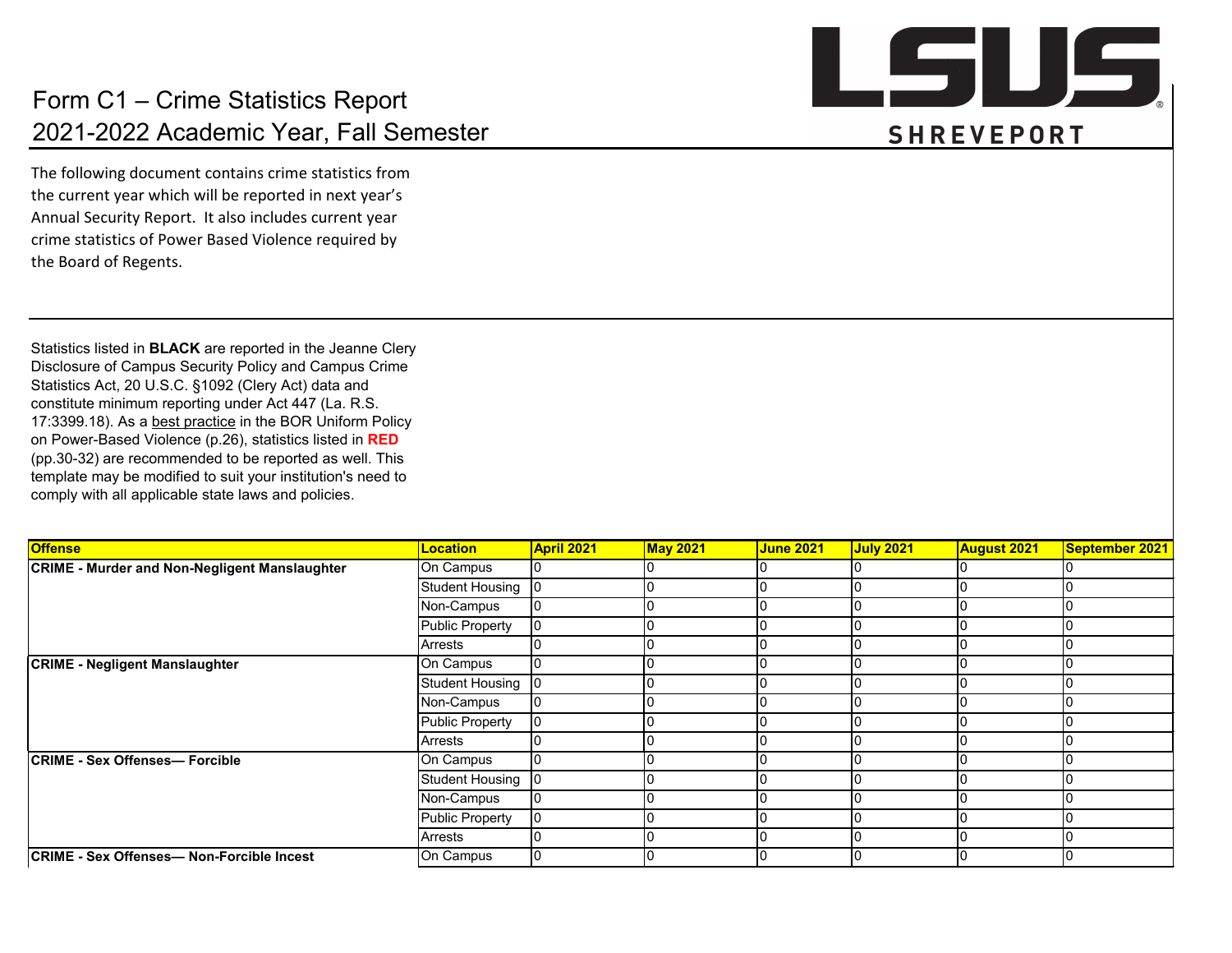|                                            | <b>Student Housing</b> | $\overline{0}$  | 10             | 0         | 0              | 0              | 0              |
|--------------------------------------------|------------------------|-----------------|----------------|-----------|----------------|----------------|----------------|
|                                            | Non-Campus             | 0               | 0              | 0         | 0              | 0              | $\overline{0}$ |
|                                            | <b>Public Property</b> | $ 0\rangle$     | 0              | 0         | $\overline{0}$ | 0              | $\overline{0}$ |
|                                            | Arrests                | 0               | 0              | 0         | 0              | 0              | $\overline{0}$ |
| <b>CRIME - Sex Offenses-Statutory Rape</b> | On Campus              | $\overline{0}$  | 10             | U         | 0              | 0              | $\overline{0}$ |
|                                            | Student Housing        | $ 0\rangle$     | 0              | 0         | 0              | 0              | $\overline{0}$ |
|                                            | Non-Campus             | 0               | 0              | 0         | 0              | 0              | $\overline{0}$ |
|                                            | Public Property        | 10              | 0              | 0         | $\overline{0}$ | $\overline{0}$ | $\overline{0}$ |
|                                            | <b>Arrests</b>         | l0              | 0              | U         | 0              | 0              | $\overline{0}$ |
| <b>CRIME - Fondling</b>                    | On Campus              | $\overline{0}$  | 10             | 0         | 0              | 0              | $\overline{0}$ |
|                                            | Student Housing        | $ 0\rangle$     | $\overline{0}$ | 0         | l0             | 0              | $\overline{0}$ |
|                                            | Non-Campus             | 0               | 0              | 0         | 0              | 0              | $\overline{0}$ |
|                                            | <b>Public Property</b> | 10              | 0              | 0         | $\overline{0}$ | $\overline{0}$ | $\overline{0}$ |
|                                            | <b>Arrests</b>         | 0               | 0              | 0         | l0             | 0              | $\overline{0}$ |
| <b>CRIME - Robbery</b>                     | On Campus              | 10              | 10             | 0         | 0              | 0              | 0              |
|                                            | <b>Student Housing</b> | $ 0\rangle$     | $\overline{0}$ | 0         | l0             | 0              | $\overline{0}$ |
|                                            | Non-Campus             | 0               | 0              | 0         | 0              | 0              | $\overline{0}$ |
|                                            | Public Property        | 10              | 0              | 0         | l0             | $\overline{0}$ | $\overline{0}$ |
|                                            | <b>Arrests</b>         | l0              | 0              | 0         | 0              | 0              | $\overline{0}$ |
| <b>CRIME - Aggravated Assault</b>          | On Campus              | $ 0\rangle$     | 10             | 0         | 0              | 0              | $\overline{0}$ |
|                                            | <b>Student Housing</b> | $ 0\rangle$     | $\overline{0}$ | 0         | 0              | 0              | $\overline{0}$ |
|                                            | Non-Campus             | 0               | 0              | 0         | 0              | 0              | $\overline{0}$ |
|                                            | <b>Public Property</b> | $ 0\rangle$     | l0             | 0         | l0             | $\overline{0}$ | $\overline{0}$ |
|                                            | <b>Arrests</b>         | 0               | $\overline{0}$ | 0         | 0              | 0              | $\overline{0}$ |
| <b>CRIME - Burglary</b>                    | On Campus              | l0              | 10             | 0         | 0              | 0              |                |
|                                            | <b>Student Housing</b> | $ 0\rangle$     | $\overline{0}$ | 0         | $\overline{0}$ | 0              | $\overline{0}$ |
|                                            | Non-Campus             | 0               | 0              | 0         | 0              | 0              | $\overline{0}$ |
|                                            | <b>Public Property</b> | 10              | l0             | 0         | $\overline{0}$ | $\overline{0}$ | $\overline{0}$ |
|                                            | <b>Arrests</b>         | $\overline{0}$  | 0              | $\pmb{0}$ | $\Omega$<br>ש  | $\overline{0}$ | $ 0\rangle$    |
| <b>CRIME - Motor Vehicle Theft</b>         | On Campus              | $\overline{10}$ | $\overline{0}$ | 0         | O              | $\overline{0}$ | $\overline{0}$ |
|                                            | Student Housing        | $ 0\rangle$     | $\overline{0}$ | 0         | $\overline{0}$ | 0              | $\overline{0}$ |
|                                            | Non-Campus             | 0               | 0              | 0         | 0              | 0              | $\overline{0}$ |
|                                            | <b>Public Property</b> | $ 0\rangle$     | 0              | 0         | 0              | 0              | $\overline{0}$ |
|                                            | Arrests                | 0               | 10             | 0         | 0              | 0              | $\overline{0}$ |
| <b>CRIME - Arson</b>                       | On Campus              | $ 0\rangle$     | 0              | 0         | 0              | 0              | $\overline{0}$ |
|                                            | <b>Student Housing</b> | $ 0\rangle$     | 10             | 0         | $\overline{0}$ | $\overline{0}$ | $\overline{0}$ |
|                                            | Non-Campus             | $ 0\rangle$     | 10             | 0         | 0              | $\overline{0}$ | $\overline{0}$ |
|                                            | <b>Public Property</b> | $ 0\rangle$     | 0              | 0         | 0              | U              | $\overline{0}$ |
|                                            | Arrests                | $\overline{0}$  | 10             | 0         | $\overline{0}$ | 0              | $\overline{0}$ |
| <b>CRIME - Dating Violence</b>             | On Campus              | $ 0\rangle$     | l0             | 0         | $\overline{0}$ | 0              | $\overline{0}$ |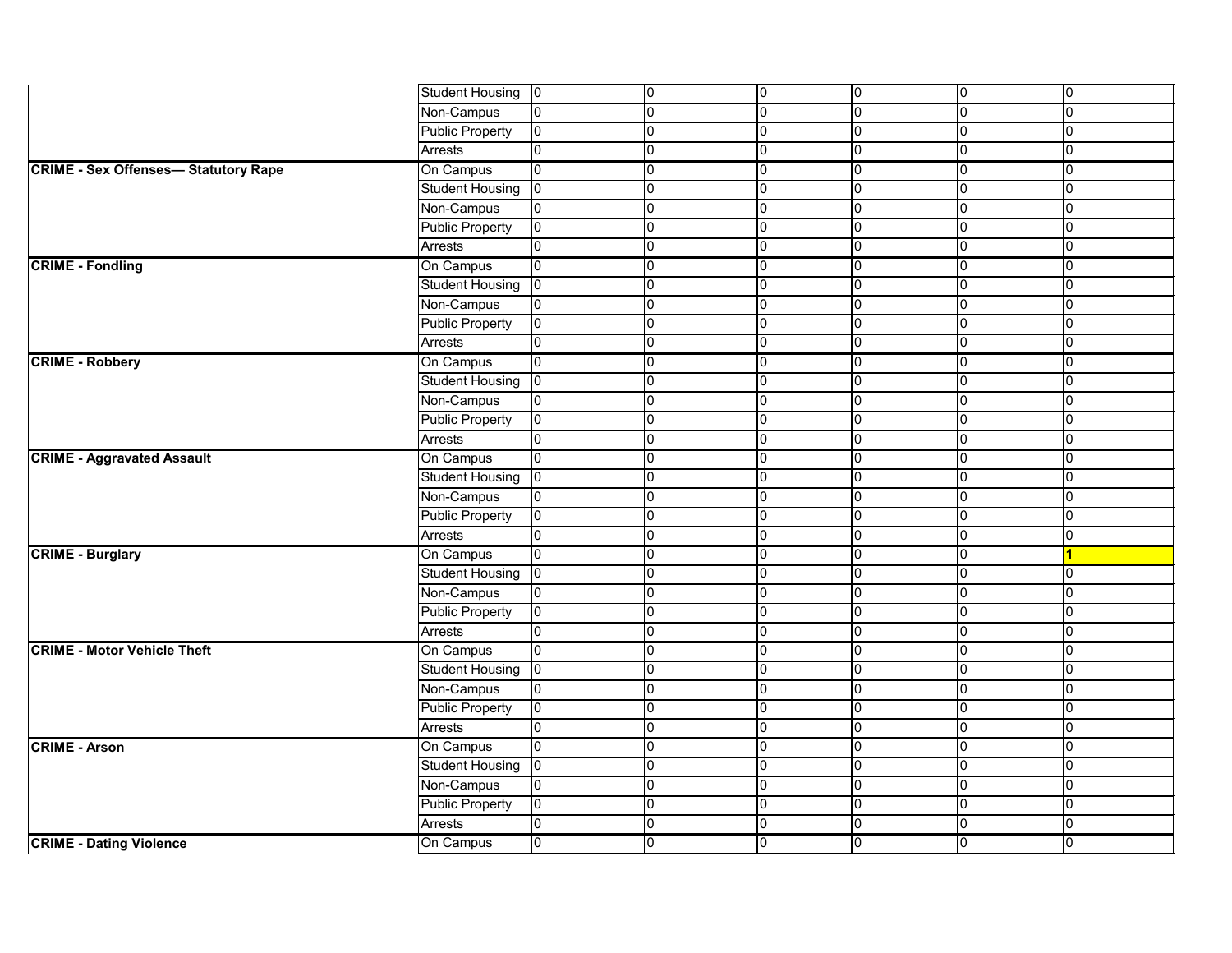|                                                      | <b>Student Housing</b> | 10             | 10             | 0              | 0              | $\overline{0}$ |                |
|------------------------------------------------------|------------------------|----------------|----------------|----------------|----------------|----------------|----------------|
|                                                      | Non-Campus             | 0              | 0              | 0              | 10             | 0              | 0              |
|                                                      | <b>Public Property</b> | 0              | $\overline{0}$ | $\overline{0}$ | 0              | 0              | $\mathbf 0$    |
|                                                      | <b>Arrests</b>         |                | 0              | 0              | 0              | 0              | $\overline{0}$ |
| <b>CRIME - Domestic Violence</b>                     | On Campus              |                | 10             | 0              | 10             | $\Omega$       | 0              |
|                                                      | <b>Student Housing</b> |                | 0              | 0              | 0              | 0              | $\Omega$       |
|                                                      | Non-Campus             | 0              | 0              | 0              | 10             | 0              | $\overline{0}$ |
|                                                      | <b>Public Property</b> |                | $\overline{0}$ | $\overline{0}$ | 0              | 0              | $\overline{0}$ |
|                                                      | <b>Arrests</b>         |                | 0              | 0              | 0              | 0              | $\overline{0}$ |
| <b>CRIME - Stalking</b>                              | On Campus              |                | 10             | 0              | 10             |                |                |
|                                                      | Student Housing        | 0              | 0              | 0              |                | 0              | $\overline{0}$ |
|                                                      | Non-Campus             | 0              | 0              | $\overline{0}$ | 10             | 0              | $\overline{0}$ |
|                                                      | <b>Public Property</b> | 0              | 0              | $\overline{0}$ | 0              | 0              | $\mathbf 0$    |
|                                                      | <b>Arrests</b>         |                | 10             | $\overline{0}$ | 0              | n              | $\Omega$       |
| <b>CRIME - Unfounded</b>                             | On Campus              | 0              | 10             | 0              | 0              | 0              | <sup>n</sup>   |
|                                                      | <b>Student Housing</b> |                | 0              | 0              | 0              | U              | n              |
|                                                      | Non-Campus             | 0              | 0              | $\overline{0}$ | 0              | 0              | n.             |
|                                                      | Public Property        | 0              | l0             | 0              | 10             | 0              | $\overline{0}$ |
|                                                      | Arrests                |                | 10             | $\overline{0}$ | 0              | 0              | 0              |
| <b>DISCIPLINARY REFERRAL - Drug Law Violations</b>   | On Campus              | 0              | 0              | 0              | 0              |                | n              |
|                                                      | <b>Student Housing</b> |                | 0              | $\overline{0}$ | 0              | 0              | $\overline{0}$ |
|                                                      | Non-Campus             | 0              | 0              | $\overline{0}$ | 0              | 0              | $\overline{0}$ |
|                                                      | <b>Public Property</b> | 0              | l0             | 0              | 0              | 0              | $\overline{0}$ |
|                                                      | <b>Arrests</b>         |                | 10             | $\overline{0}$ | 0              | 0              | n              |
| <b>DISCIPLINARY REFERRAL - Liquor Law Violations</b> | On Campus              | 0              | 0              | 0              | 10             | 0              | <sup>n</sup>   |
|                                                      | <b>Student Housing</b> |                | $\overline{0}$ | $\overline{0}$ | 0              | 0              | $\pmb{0}$      |
|                                                      | Non-Campus             | 0              | 0              | $\overline{0}$ | 0              | 0              | $\overline{0}$ |
|                                                      | <b>Public Property</b> | 0              | l0             | 0              | 0              | 0              | $\overline{0}$ |
|                                                      | <b>Arrests</b>         | $\Omega$<br>v. | $\Omega$<br>v  | $\sim$<br>ιv   | $\Omega$<br>v  | U<br>v         | U              |
| <b>DISCIPLINARY REFERRAL - Weapons Violations</b>    | On Campus              | $\overline{0}$ | $\overline{0}$ | 0              | $\overline{0}$ | $\overline{0}$ | $\overline{0}$ |
|                                                      | <b>Student Housing</b> |                | l0             | $\overline{0}$ | 0              | 0              | $\pmb{0}$      |
|                                                      | Non-Campus             | 0              | 0              | $\overline{0}$ | 0              | 0              | 0              |
|                                                      | <b>Public Property</b> | 0              | 0              | $\overline{0}$ | 10             | 0              | 0              |
|                                                      | Arrests                |                | 10             | $\overline{0}$ | 0              | 0              | $\overline{0}$ |
| <b>ARRESTS - Drug Law Violations</b>                 | On Campus              | 0              | 0              | $\overline{0}$ | 10             | 0              | $\mathbf 0$    |
|                                                      | <b>Student Housing</b> |                | 0              | $\overline{0}$ | 0              | 0              | $\mathbf 0$    |
|                                                      | Non-Campus             | 0              | 10             | $\overline{0}$ | 10             | 0              | $\overline{0}$ |
|                                                      | <b>Public Property</b> | 0              | 10             | $\overline{0}$ | 10             | 0              | $\overline{0}$ |
|                                                      | Arrests                | 0              | 10             | $\overline{0}$ | 0              | 0              | $\pmb{0}$      |
| <b>ARRESTS - Liquor Law Violations</b>               | On Campus              | 0              | $\overline{0}$ | $\overline{0}$ | $\overline{0}$ | 0              | $\overline{0}$ |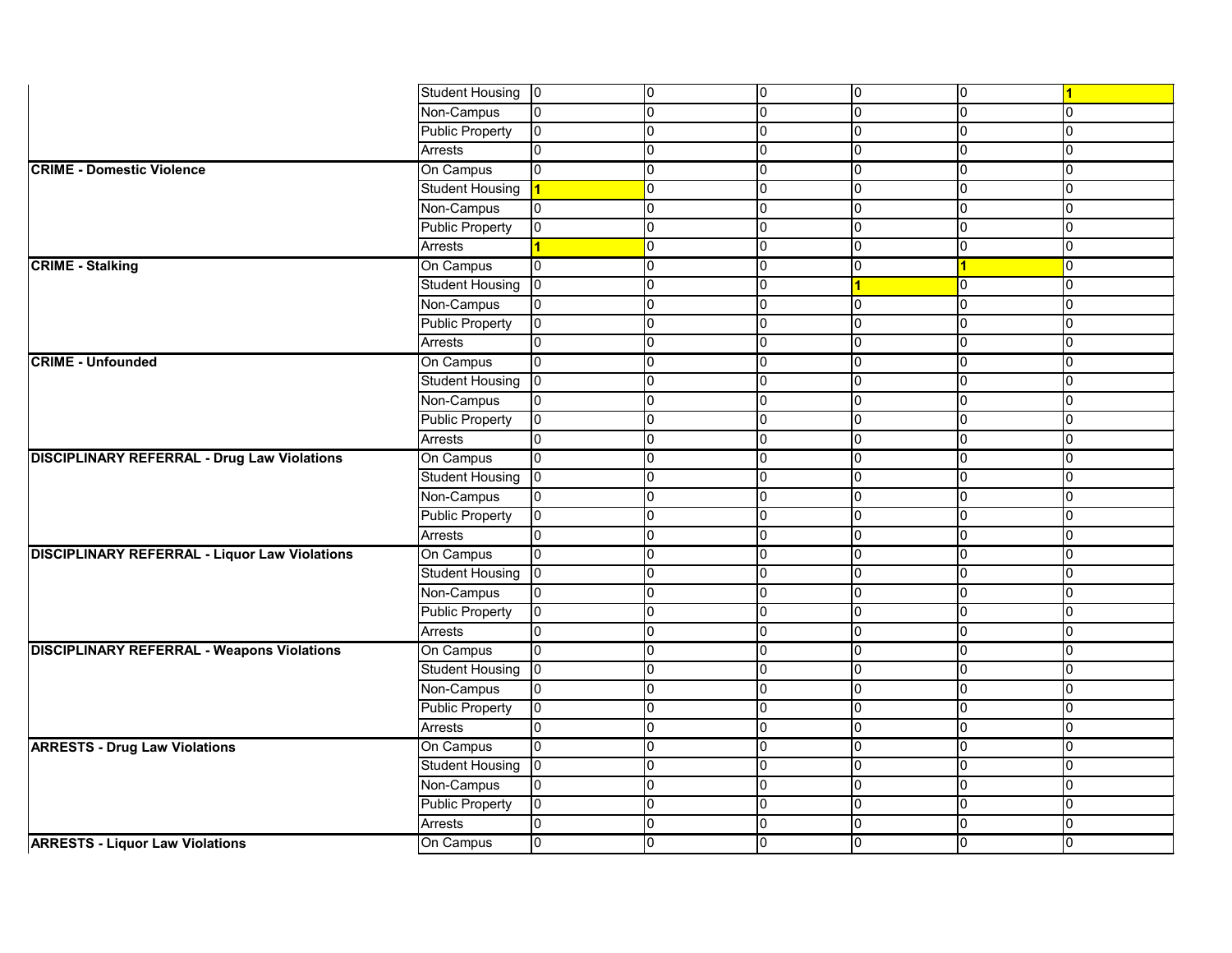|                                                    | <b>Student Housing</b> | $ 0\rangle$    |                | 0              | 0              | 0            | $\overline{0}$ |
|----------------------------------------------------|------------------------|----------------|----------------|----------------|----------------|--------------|----------------|
|                                                    | Non-Campus             | 0              | n              | 0              | $\overline{0}$ | 0            | 0              |
|                                                    | <b>Public Property</b> | l0             |                | 0              | $\Omega$       | 0            | $\pmb{0}$      |
|                                                    | Arrests                | 0              | n              | 0              | <sup>n</sup>   | U            | $\overline{0}$ |
| <b>ARRESTS - Weapons Violations</b>                | On Campus              | l0             | n              | $\mathbf 0$    | ∩              | 0            | 0              |
|                                                    | <b>Student Housing</b> | lo             | n              | 0              | n              | O            | $\overline{0}$ |
|                                                    | Non-Campus             | 0              |                | $\mathbf 0$    | $\cap$         |              | $\overline{0}$ |
|                                                    | <b>Public Property</b> | l0             | n              | 0              | $\Omega$       | 0            | $\pmb{0}$      |
|                                                    | Arrests                | $\Omega$       | n              | 0              | n              | U            | 0              |
| HATE CRIME - Murder and Non-Negligent Manslaughter | On Campus              | l0             |                | 0              | ∩              | O            | 0              |
|                                                    | <b>Student Housing</b> | $\overline{0}$ | n              | 0              | $\cap$         | O            | 0              |
|                                                    | Non-Campus             | 0              | n              | $\mathbf 0$    | <sup>0</sup>   | 0            | $\overline{0}$ |
|                                                    | <b>Public Property</b> | l0             | n              | 0              | $\Omega$       | 0            | $\pmb{0}$      |
|                                                    | Arrests                | l0             |                | 0              | n              |              | $\overline{0}$ |
| <b>HATE CRIME - Negligent Manslaughter</b>         | On Campus              | 0              | n              | 0              | n              | O            | 0              |
|                                                    | <b>Student Housing</b> | l0             |                | 0              | n              | O            | 0              |
|                                                    | Non-Campus             | 0              |                | 0              | n              | O            | $\overline{0}$ |
|                                                    | <b>Public Property</b> | 10             | n              | 0              | <sup>n</sup>   | O            | $\overline{0}$ |
|                                                    | Arrests                | $\mathbf 0$    | n              | 0              | $\Omega$       | O            | 0              |
| <b>HATE CRIME - Sex Offenses- Forcible</b>         | On Campus              | 0              |                | 0              | $\cap$         |              | 0              |
|                                                    | <b>Student Housing</b> | l0             |                | 0              |                |              | $\pmb{0}$      |
|                                                    | Non-Campus             | 0              | n              | 0              | <sup>n</sup>   | O            | 0              |
|                                                    | <b>Public Property</b> | 10             | n              | $\mathbf 0$    | $\Omega$       | U            | 0              |
|                                                    | Arrests                | l0             |                | 0              | n              |              | 0              |
| HATE CRIME - Sex Offenses-Non-Forcible Incest      | On Campus              | 10             | n              | 0              | n              | 0            | 0              |
|                                                    | <b>Student Housing</b> | $ 0\rangle$    | $\Omega$       | 0              | $\overline{0}$ | 0            | $\overline{0}$ |
|                                                    | Non-Campus             | 0              | n              | 0              | <sup>n</sup>   | O            | $\overline{0}$ |
|                                                    | Public Property        | 10             | n              | $\overline{0}$ | $\Omega$       | 0            | $\overline{0}$ |
|                                                    | Arrests                | ln.<br>יט      | $\Omega$<br>ιU | $\Omega$<br>v. | $\cap$<br>ιu   | v            | ln.<br>ιv      |
| <b>HATE CRIME - Sex Offenses- Statutory Rape</b>   | On Campus              | l0             | $\Omega$       | 0              | $\overline{0}$ | $\mathbf{0}$ | $\overline{0}$ |
|                                                    | <b>Student Housing</b> | $\overline{0}$ | $\Omega$       | 0              | $\mathbf 0$    | 0            | $\overline{0}$ |
|                                                    | Non-Campus             | $\overline{0}$ | $\Omega$       | 0              | 0              | 0            | $\overline{0}$ |
|                                                    | <b>Public Property</b> | 10             | $\Omega$       | 0              | $\overline{0}$ | 0            | $\overline{0}$ |
|                                                    | Arrests                | 0              | l              | 0              | $\overline{0}$ | O            | $\overline{0}$ |
| <b>HATE CRIME - Fondling</b>                       | On Campus              | 10             |                | 0              | l0             | 0            | $\overline{0}$ |
|                                                    | <b>Student Housing</b> | $\overline{0}$ | $\overline{0}$ | 0              | $\overline{0}$ | 0            | $\overline{0}$ |
|                                                    | Non-Campus             | $\overline{0}$ | $\Omega$       | 0              | $\overline{0}$ | 0            | $\overline{0}$ |
|                                                    | <b>Public Property</b> | 10             | l              | 0              | $\Omega$       | 0            | $\overline{0}$ |
|                                                    | Arrests                | 0              | $\overline{0}$ | 0              | $\overline{0}$ | 0            | $\overline{0}$ |
| <b>HATE CRIME - Robbery</b>                        | On Campus              | 0              | 0              | $\overline{0}$ | $\overline{0}$ | 0            | $\overline{0}$ |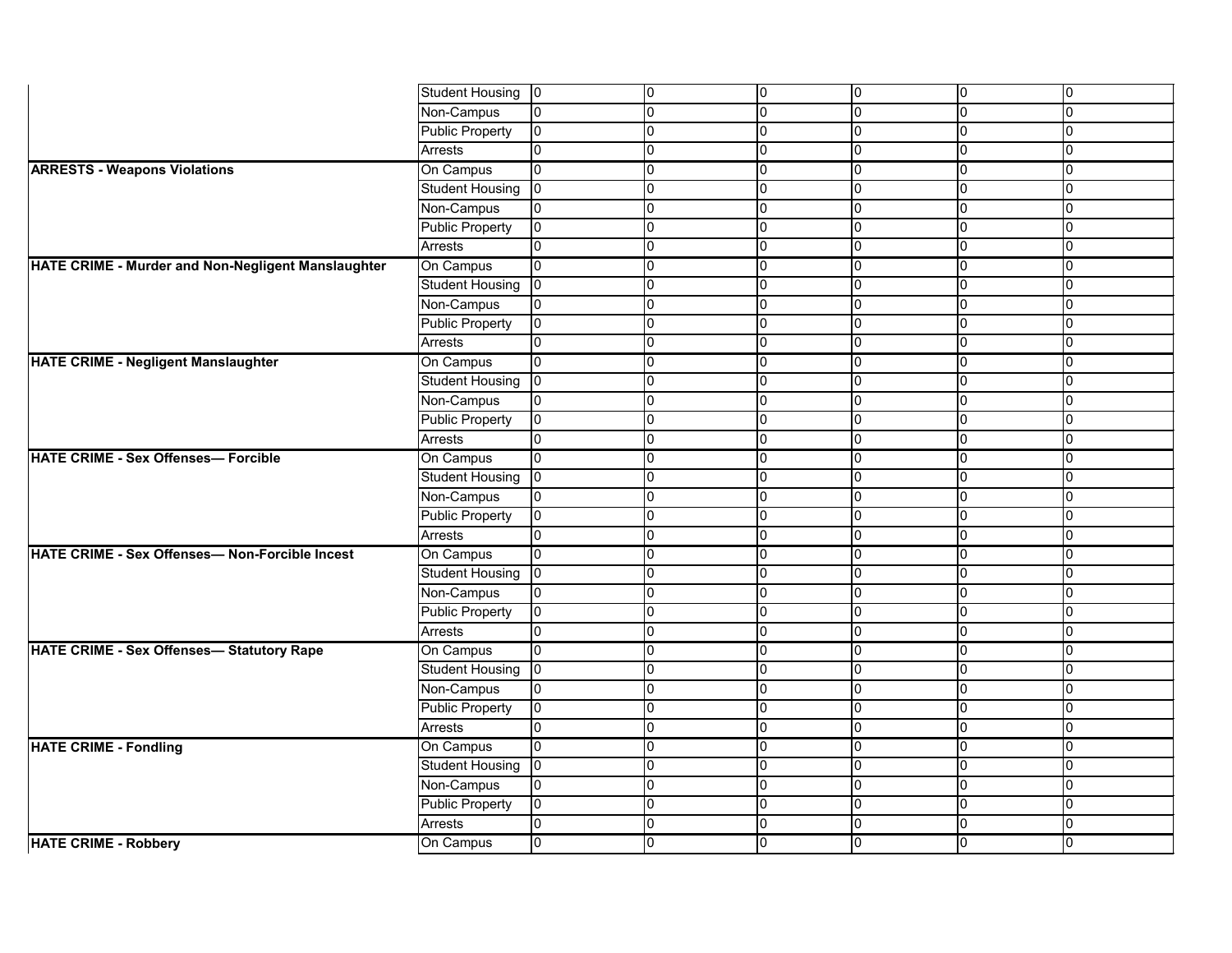|                                         | <b>Student Housing</b> | $ 0\rangle$    | 0           | 0              | 10             | 10             | 10             |
|-----------------------------------------|------------------------|----------------|-------------|----------------|----------------|----------------|----------------|
|                                         | Non-Campus             | 0              | l0          | $\overline{0}$ | 0              | 0              | $\overline{0}$ |
|                                         | <b>Public Property</b> | 10             | l0          | 0              | 0              | 0              | $\overline{0}$ |
|                                         | <b>Arrests</b>         | 0              | l0          | 0              | l0             | 0              | I0             |
| <b>HATE CRIME - Aggravated Assault</b>  | On Campus              | l0             | l0          | 0              | 10             | 0              | $\Omega$       |
|                                         | <b>Student Housing</b> | l0             | 0           | 0              | l0             | 0              | $\overline{0}$ |
|                                         | Non-Campus             | 0              | $\mathbf 0$ | $\overline{0}$ | l0             | 0              | $\overline{0}$ |
|                                         | <b>Public Property</b> | 10             | l0          | 0              | l0             | 0              | $\Omega$       |
|                                         | Arrests                | $\Omega$       | l0          | $\overline{0}$ | 10             | 0              | $\Omega$       |
| <b>HATE CRIME - Burgulary</b>           | On Campus              | 10             | 0           | 0              | 0              | 0              | $\overline{0}$ |
|                                         | <b>Student Housing</b> | l0             | l0          | $\overline{0}$ | 0              | 0              | $\overline{0}$ |
|                                         | Non-Campus             | 0              | l0          | $\overline{0}$ | 0              | 0              | $\overline{0}$ |
|                                         | <b>Public Property</b> | 10             | l0          | 0              | Iо             | l0             | $\Omega$       |
|                                         | Arrests                | 0              | l0          | $\overline{0}$ | l0             | 0              | $\overline{0}$ |
| <b>HATE CRIME - Motor Vehicle Theft</b> | On Campus              | 0              | 0           | $\overline{0}$ | 10             | 0              | 0              |
|                                         | <b>Student Housing</b> | 10             | l0          | $\overline{0}$ | 0              | 0              | $\overline{0}$ |
|                                         | Non-Campus             | 0              | $\mathbf 0$ | $\overline{0}$ | 10             | 0              | $\Omega$       |
|                                         | <b>Public Property</b> | 10             | l0          | $\overline{0}$ | 0              | 0              | 10             |
|                                         | Arrests                | $\mathbf{0}$   | 0           | 0              | 10             | 0              | $\overline{0}$ |
| <b>HATE CRIME - Arson</b>               | On Campus              | 10             | 0           | 0              | Iо             | 0              | I0             |
|                                         | <b>Student Housing</b> | I0             | l0          | $\overline{0}$ | l0             | 0              | $\overline{0}$ |
|                                         | Non-Campus             | 0              | 0           | 0              | 10             | 0              | 0              |
|                                         | <b>Public Property</b> | 10             | l0          | 0              | 10             | 0              | $\Omega$       |
|                                         | Arrests                | 0              | l0          | 0              | 10             | 0              | $\overline{0}$ |
| <b>HATE CRIME - Dating Violence</b>     | On Campus              | 0              | 0           | $\overline{0}$ | 10             | 0              | 0              |
|                                         | <b>Student Housing</b> | $ 0\rangle$    | l0          | 0              | 10             | 0              | $\overline{0}$ |
|                                         | Non-Campus             | 0              | 0           | $\overline{0}$ | 10             | 0              | $\Omega$       |
|                                         | <b>Public Property</b> | 10             | l0          | 0              | l0             | 0              | I٥             |
|                                         | <b>Arrests</b>         | $\overline{0}$ | ιυ          | 0              | 0              | יט             | ιv             |
| <b>HATE CRIME - Domestic Violence</b>   | On Campus              | l0             | l0          | $\overline{0}$ | $\overline{0}$ | 0              | l0             |
|                                         | <b>Student Housing</b> | $ 0\rangle$    | l0          | $\overline{0}$ | 10             | 0              | $\overline{0}$ |
|                                         | Non-Campus             | $\overline{0}$ | 0           | $\overline{0}$ | 10             | 0              | $\overline{0}$ |
|                                         | <b>Public Property</b> | 10             | 0           | $\overline{0}$ | 10             | 0              | $\overline{0}$ |
|                                         | Arrests                | $\Omega$       | 0           | $\overline{0}$ | 0              | $\overline{0}$ | 0              |
| <b>HATE CRIME - Stalking</b>            | On Campus              | 10             | 0           | $\overline{0}$ | 10             | 0              | 0              |
|                                         | <b>Student Housing</b> | $ 0\rangle$    | 0           | $\overline{0}$ | Iо             | 0              | 0              |
|                                         | Non-Campus             | 0              | 0           | $\overline{0}$ | 0              | 0              | $\overline{0}$ |
|                                         | <b>Public Property</b> | 10             | $\mathbf 0$ | 0              | 10             | 10             | $\Omega$       |
|                                         | Arrests                | 0              | 0           | $\overline{0}$ | 10             | 0              | $\overline{0}$ |
| <b>HATE CRIME - Larceny Theft</b>       | On Campus              | 10             | l0          | $\overline{0}$ | 10             | 0              | $\overline{0}$ |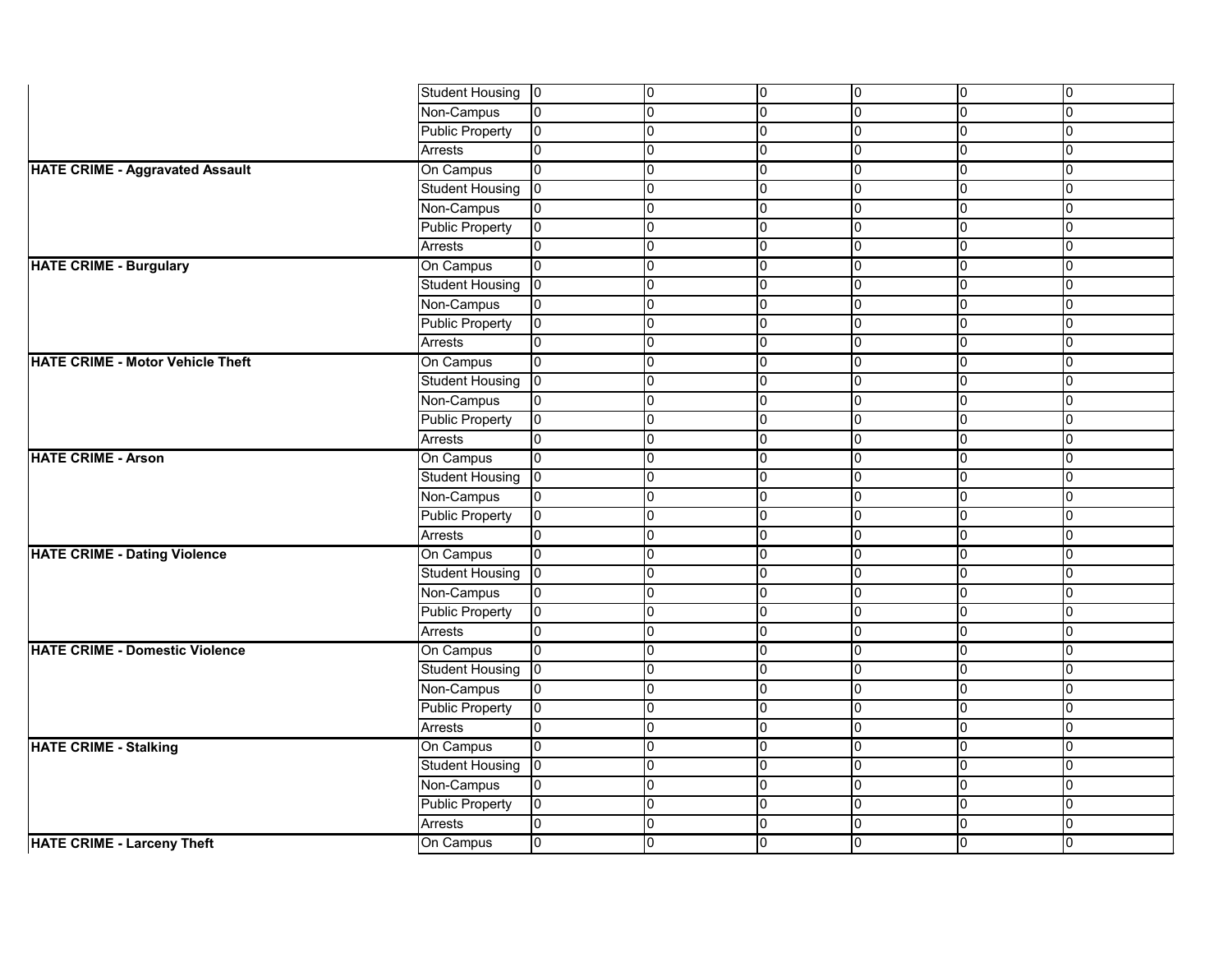|                                           | <b>Student Housing</b> | 0              | 10              | 0              | 10             | 10             | 0              |
|-------------------------------------------|------------------------|----------------|-----------------|----------------|----------------|----------------|----------------|
|                                           | Non-Campus             | 10             | 0               | 0              | $\overline{0}$ | l0             | $\overline{0}$ |
|                                           | <b>Public Property</b> | 10             | l0              | 0              | 0              | 0              | $\overline{0}$ |
|                                           | <b>Arrests</b>         | 10             | 0               | 0              | 0              | 0              | $\Omega$       |
| <b>HATE CRIME - Simple Assault</b>        | On Campus              | l0             | 10              | 0              | l0             | 10             | <sup>0</sup>   |
|                                           | <b>Student Housing</b> | $ 0\rangle$    | 0               | 0              | 0              | 0              | $\cap$         |
|                                           | Non-Campus             | 10             | 0               | 0              | 10             | 0              | $\overline{0}$ |
|                                           | <b>Public Property</b> | 10             | 10              | 0              | 0              | 0              | $\overline{0}$ |
|                                           | <b>Arrests</b>         | l0             | 0               | 0              | 0              | 0              |                |
| <b>HATE CRIME - Intimidation</b>          | On Campus              | l0             | 0               | 0              | 10             | 0              | $\overline{0}$ |
|                                           | <b>Student Housing</b> | $ 0\rangle$    | 0               | 0              | 0              | 0              | $\overline{0}$ |
|                                           | Non-Campus             | 10             | 0               | 0              | 0              | 0              | $\cap$         |
|                                           | <b>Public Property</b> | 10             | 10              | 0              | 10             | 0              | $\overline{0}$ |
|                                           | <b>Arrests</b>         | l0             | l0              | 0              | l0             | 0              | 0              |
| HATE CRIME - Destruction/Damage/Vandalism | On Campus              | l0             | 10              | 0              | 10             | 0              | $\cap$         |
|                                           | <b>Student Housing</b> | $\overline{0}$ | l0              | 0              | 0              | $\mathbf 0$    | $\overline{0}$ |
|                                           | Non-Campus             | 10             | 0               | 0              | 0              | 0              | $\overline{0}$ |
|                                           | <b>Public Property</b> | 10             | 10              | $\mathbf 0$    | l0             | l0             | $\overline{0}$ |
|                                           | <b>Arrests</b>         | l0             | l0              | 0              | l0             | 0              | $\overline{0}$ |
| <b>Dating Violence</b>                    | On Campus              | l0             | 0               | 0              | 10             | 0              | $\cap$         |
| (La. R.S. 46:2151)                        | Student Housing        | $\overline{0}$ | 0               | 0              | l0             | 0              |                |
|                                           | Non-Campus             | 10             | 0               | 0              | 0              | 0              | 0              |
|                                           | <b>Public Property</b> | 10             | 10              | 0              | l0             | 0              | 0              |
|                                           | Arrests                | 0              | 0               | 0              | l0             | 0              | $\mathbf 0$    |
| <b>Domestic Abuse</b>                     | On Campus              | l0             | $\overline{0}$  | 0              | 10             | l0             | l0             |
| (La. R.S. 46:2121.1)                      | <b>Student Housing</b> |                | $\overline{0}$  | $\overline{0}$ | l0             | l0.            | I٥             |
|                                           | Non-Campus             | 10             | 10              | 0              | 10             | l0             | $\overline{0}$ |
|                                           | Public Property        | l0             | l0              | 0              | l0             | l0             | 0              |
|                                           | Arrests                | 1              | $\vert 0 \vert$ | $\overline{0}$ | $\overline{0}$ | 10             | 10             |
| <b>Family Violence</b>                    | On Campus              | 10             | 0               | $\overline{0}$ | 10             | 10             | $\overline{0}$ |
| (La. R.S. 46:2132)                        | <b>Student Housing</b> | $\overline{0}$ | l0              | 0              | l0             | l0             | $\overline{0}$ |
|                                           | Non-Campus             | lo.            | 0               | 0              | 10             | 0              | 0              |
|                                           | <b>Public Property</b> | 10             | 0               | 0              | $\overline{0}$ | 0              | $\overline{0}$ |
|                                           | Arrests                | l0             | l0              | 0              | 0              | 0              | $\mathbf 0$    |
| <b>Voyeurism</b>                          | On Campus              | 0              | $\overline{0}$  | 0              | 10             | 0              | 0              |
| (La. R.S. 14:283.1)                       | <b>Student Housing</b> | $ 0\rangle$    | I٥              | 0              | l0             | 0              | l0             |
|                                           | Non-Campus             | 0              | 0               | $\overline{0}$ | 10             | $\overline{0}$ | $\overline{0}$ |
|                                           | <b>Public Property</b> | 0              | 0               | 0              | $\overline{0}$ | 0              | $\overline{0}$ |
|                                           | Arrests                | l0             | $\overline{0}$  | $\overline{0}$ | $\overline{0}$ | $\overline{0}$ | 0              |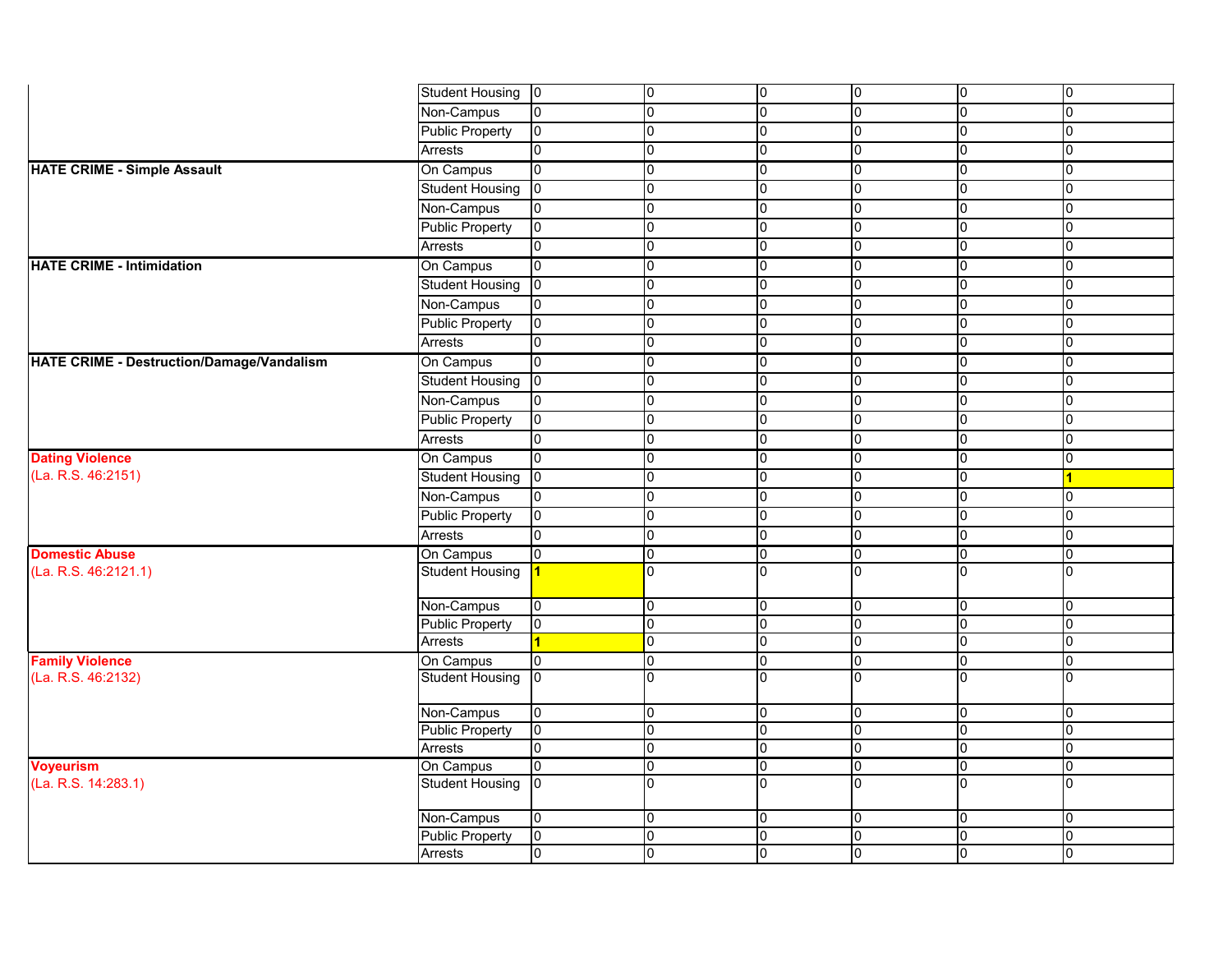| <b>Video Voyeurism</b>                      | On Campus              | $ 0\rangle$    | $ 0\rangle$    | lo.            | $ 0\rangle$    | $ 0\rangle$    | 0           |
|---------------------------------------------|------------------------|----------------|----------------|----------------|----------------|----------------|-------------|
| (La. R.S. 14:283)                           | <b>Student Housing</b> | l0             | l0             | l0             | $\overline{0}$ | I0             | 10          |
|                                             |                        |                |                |                |                |                |             |
|                                             | Non-Campus             | $\overline{0}$ | 0              | 0              | 0              | 10             | 0           |
|                                             | <b>Public Property</b> | l0             | 0              | 0              | 0              | 0              | 0           |
|                                             | <b>Arrests</b>         |                | $\mathbf 0$    | 0              | 0              | 10             | 10          |
| Nonconsensual Disclosure of a Private Image | On Campus              | $\overline{0}$ | 0              | 0              | 0              | 0              | Iо          |
| (La. R.S. 14:283.2)                         | <b>Student Housing</b> | Iо             | $\overline{0}$ | ∩              | $\Omega$       |                | 0           |
|                                             | Non-Campus             | 0              | 0              | 0              | 0              | 0              | Iо          |
|                                             | <b>Public Property</b> | 10             | l0             | 10             | 0              | 0              | 10          |
|                                             | <b>Arrests</b>         | l0             | $\overline{0}$ | l0             | 0              | l0             | 10          |
| <b>Peeping Tom</b>                          | On Campus              | $\overline{0}$ | 0              | 0              | 0              | 0              | 10          |
| (La. R.S. 14:284)                           | <b>Student Housing</b> | l0             | $\overline{0}$ | l0             | $\Omega$       | I٥             | l0          |
|                                             | Non-Campus             | 0              | l0             | 0              | 0              | 0              | 10          |
|                                             | <b>Public Property</b> | 0              | 0              | 0              | 0              | l0             | 0           |
|                                             | <b>Arrests</b>         | l0             | $\mathbf 0$    | 0              | 0              | $\overline{0}$ | 0           |
| <b>Sexual Battery</b>                       | On Campus              | 0              | l0             | $\overline{0}$ | 0              | 0              | 10          |
| (La. R.S. 14:43.1)                          | <b>Student Housing</b> | l0             | $\Omega$       | ∩              | 0              | In             | I0          |
|                                             |                        |                |                |                |                |                |             |
|                                             | Non-Campus             | 0              | 0              | 0              | 0              | 0              | 10          |
|                                             | <b>Public Property</b> | $\overline{0}$ | $\overline{0}$ | 0              | $\overline{0}$ | l0             | 10          |
|                                             | <b>Arrests</b>         | l0             | $\mathbf 0$    | 0              | 0              | l0             | 0           |
| <b>Misdemeanor Sexual Battery</b>           | On Campus              | l0             | 0              | 0              | 0              | 0              | Iо          |
| (La. R.S. 14:43.1.1)                        | <b>Student Housing</b> | l0             | $\Omega$       | l0             | U              |                | l0          |
|                                             | Non-Campus             | l0             | 0              | 0              | 0              | 0              | 10          |
|                                             | <b>Public Property</b> | 0              | 0              | 0              | 0              | $\overline{0}$ | 10          |
|                                             | <b>Arrests</b>         | l0             | 0              | 0              | 0              | 0              | 0           |
| <b>Second Degree Sexual Battery</b>         | On Campus              | 0              | 10             | 10             | 0              | 10             | 10          |
| (La. R.S. 14:43.2)                          | Student Housing   0    |                | 10             |                | 10             | 10             | 10          |
|                                             | Non-Campus             | 0              | 0              | 0              | 0              | 10             | 10          |
|                                             | <b>Public Property</b> | l0             | $\mathbf 0$    | l0             | 0              | I0             | 10          |
|                                             | Arrests                |                | 0              | 0              | 0              | 0              | Iо          |
| <b>Oral Sexual Battery</b>                  | On Campus              | 0              | 0              | 0              | 0              | 0              | $ 0\rangle$ |
| (La. R.S. 14:43.3)                          | <b>Student Housing</b> | l0             | l0             | $\Omega$       | $\mathbf 0$    | I۵             | 10          |
|                                             | Non-Campus             | l0             | l0             | $\overline{0}$ | 0              | 10             | 10          |
|                                             | <b>Public Property</b> | $\overline{0}$ | 0              | 0              | 0              | l0             | 0           |
|                                             | Arrests                | 0              | 0              | 0              | 0              | $\overline{0}$ | 10          |
| <b>Female Genital Mutilation</b>            | On Campus              | $\overline{0}$ | lо             | 0              | $\overline{0}$ | 0              | $ 0\rangle$ |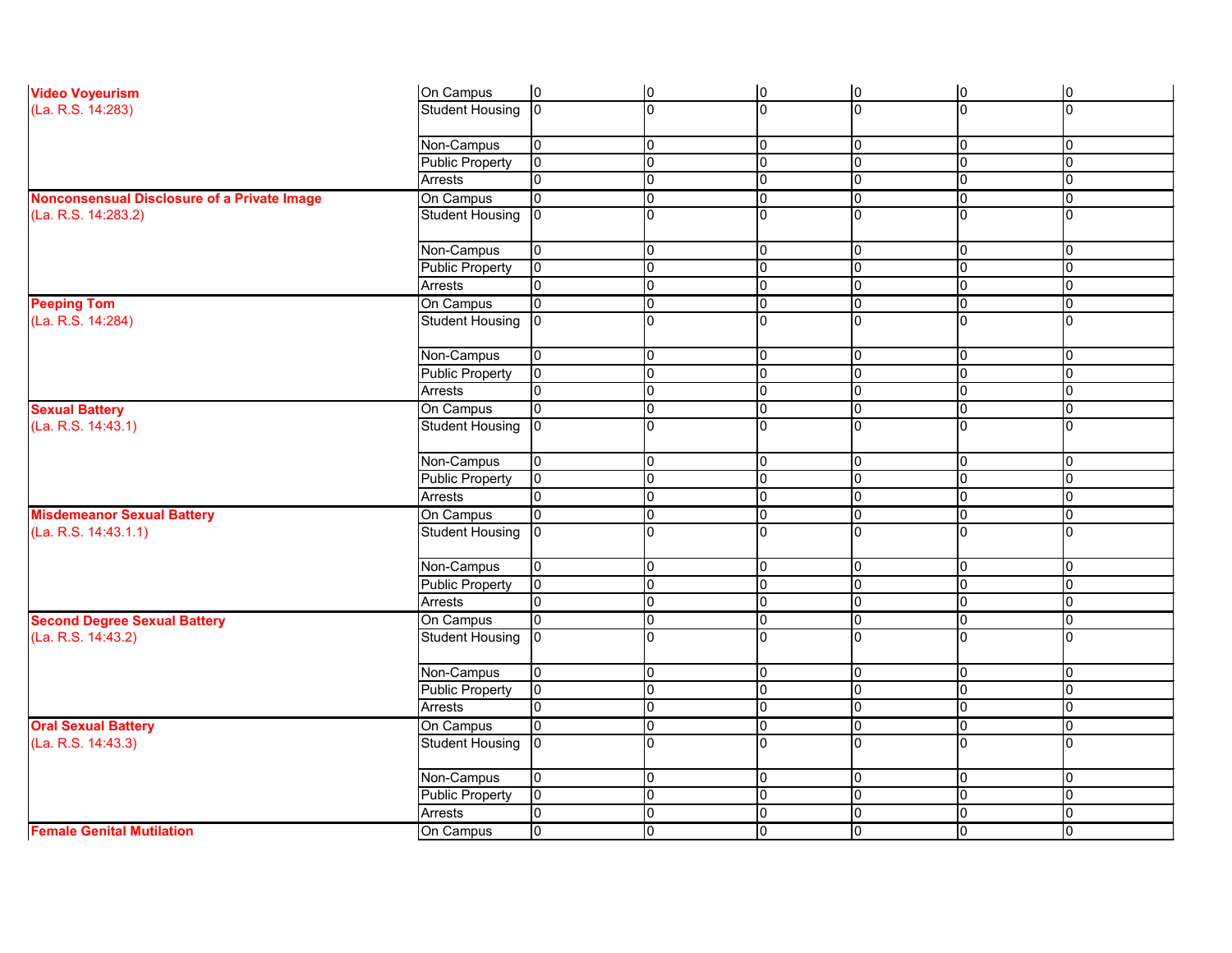| (La. R.S. 14:43.4)                                                                                                                                                                  | <b>Student Housing</b> | $ 0\rangle$    | 10             | $\overline{0}$ | l0             | ∩        | 0              |
|-------------------------------------------------------------------------------------------------------------------------------------------------------------------------------------|------------------------|----------------|----------------|----------------|----------------|----------|----------------|
|                                                                                                                                                                                     |                        |                |                |                |                |          |                |
|                                                                                                                                                                                     | Non-Campus             | $\overline{0}$ | 0              | 10             | 0              | 0        | 0              |
|                                                                                                                                                                                     | <b>Public Property</b> | 0              | $\overline{0}$ | Iо             | l0             |          | 0              |
|                                                                                                                                                                                     | <b>Arrests</b>         | 0              | l0             | l0             | $\overline{0}$ |          | 0              |
|                                                                                                                                                                                     | On Campus              | 0              | $\mathbf 0$    | Iо             | 0              |          | 0              |
|                                                                                                                                                                                     | Student Housing        |                | $\Omega$       | Iо             | l0             |          | 0              |
|                                                                                                                                                                                     |                        |                |                |                |                |          |                |
|                                                                                                                                                                                     | Non-Campus             | 0              | 0              | 10             | 0              | 0        | 0              |
|                                                                                                                                                                                     | <b>Public Property</b> | 0              | $\mathbf 0$    | Iо             | 0              |          | 0              |
|                                                                                                                                                                                     | Arrests                | 0              | 0              | l0             | l0             |          | 0              |
|                                                                                                                                                                                     | On Campus              | 0              | $\overline{0}$ | $\overline{0}$ | 0              | 0        | 0              |
| (La. R.S. 14:89)                                                                                                                                                                    | <b>Student Housing</b> |                | ∩              | l0             | l0             |          | 0              |
|                                                                                                                                                                                     |                        |                |                |                |                |          |                |
|                                                                                                                                                                                     | Non-Campus             | 0              | $\overline{0}$ | 10             | 0              |          | 0              |
|                                                                                                                                                                                     | <b>Public Property</b> | $\overline{0}$ | 0              | l0             | l0             |          | 0              |
|                                                                                                                                                                                     | Arrests                |                | $\overline{0}$ | Iо             | l0             |          | 0              |
| <b>Aggravated Crime Against Nature</b>                                                                                                                                              | On Campus              | 0              | 0              | l0             | l0             |          | 0              |
| (La. R.S. 14:89.1)                                                                                                                                                                  | <b>Student Housing</b> |                | $\Omega$       | l0             | $\overline{0}$ |          | $\overline{0}$ |
|                                                                                                                                                                                     |                        |                |                |                |                |          |                |
|                                                                                                                                                                                     | Non-Campus             | $\mathbf 0$    | l0             | l0             | l0             |          | 0              |
|                                                                                                                                                                                     | <b>Public Property</b> | 0              | $\overline{0}$ | Iо             | $\overline{0}$ |          | $\mathbf 0$    |
|                                                                                                                                                                                     | <b>Arrests</b>         |                | $\mathbf 0$    | Iо             | l0             |          | 0              |
| <b>Obscenity</b>                                                                                                                                                                    | On Campus              | 0              | $\mathbf 0$    | Iо             | $\overline{0}$ |          |                |
| (La. R.S. 14:106)                                                                                                                                                                   | <b>Student Housing</b> |                | $\Omega$       | l0             | $\Omega$       |          | 0              |
|                                                                                                                                                                                     |                        |                |                |                |                |          |                |
|                                                                                                                                                                                     | Non-Campus             | 0              | 0              | Iо             | 0              | 10       | 0              |
|                                                                                                                                                                                     | Public Property        | 0              | 0              | 10             | l0             |          | 0              |
| <b>Intentional exposure to HIV</b><br>(La. R.S. 14:43.5)<br><b>Crime Against Nature</b><br><b>Human Trafficking</b><br>(La. R.S. 14:46.2)<br><b>Prostitution of Person Under 18</b> | Arrests                | U              | 0              | 10             | $\mathbf 0$    |          | 0              |
|                                                                                                                                                                                     | On Campus              |                | 0              | $\overline{0}$ | l0             |          | 0              |
|                                                                                                                                                                                     | <b>Student Housing</b> | $\overline{0}$ | 0              | Iо             | 0              |          | 0              |
|                                                                                                                                                                                     |                        |                |                |                |                |          |                |
|                                                                                                                                                                                     | Non-Campus             | 0              | 0              | l0             | 0              | ∩        | 0              |
|                                                                                                                                                                                     | <b>Public Property</b> | $\overline{0}$ | 0              | 0              | $\mathbf 0$    |          | 0              |
|                                                                                                                                                                                     | Arrests                | 0              | 0              | l0             | $\overline{0}$ |          | 0              |
| <b>Prostitution</b>                                                                                                                                                                 | On Campus              | 0              | $\overline{0}$ | $\overline{0}$ | l0             | 0        | 0              |
| (La. R.S. 14:82)                                                                                                                                                                    | <b>Student Housing</b> |                | $\Omega$       | l0             | l0             |          | $\overline{0}$ |
|                                                                                                                                                                                     |                        |                |                |                |                |          |                |
|                                                                                                                                                                                     | Non-Campus             | $\overline{0}$ | $\overline{0}$ | l0             | 0              | ∩        | 0              |
|                                                                                                                                                                                     | <b>Public Property</b> | $\mathbf 0$    | 0              | Iо             | $\overline{0}$ | $\Omega$ | 0              |
|                                                                                                                                                                                     | <b>Arrests</b>         | 0              | 0              | l0             | 0              |          | 0              |
|                                                                                                                                                                                     | On Campus              | $\overline{0}$ | 0              | l0             | $\overline{0}$ |          | $\overline{0}$ |
| (La. R.S. 14:82.1)                                                                                                                                                                  | <b>Student Housing</b> | l0             | $\Omega$       | Iо             | l0             |          | $\overline{0}$ |
|                                                                                                                                                                                     |                        |                |                |                |                |          |                |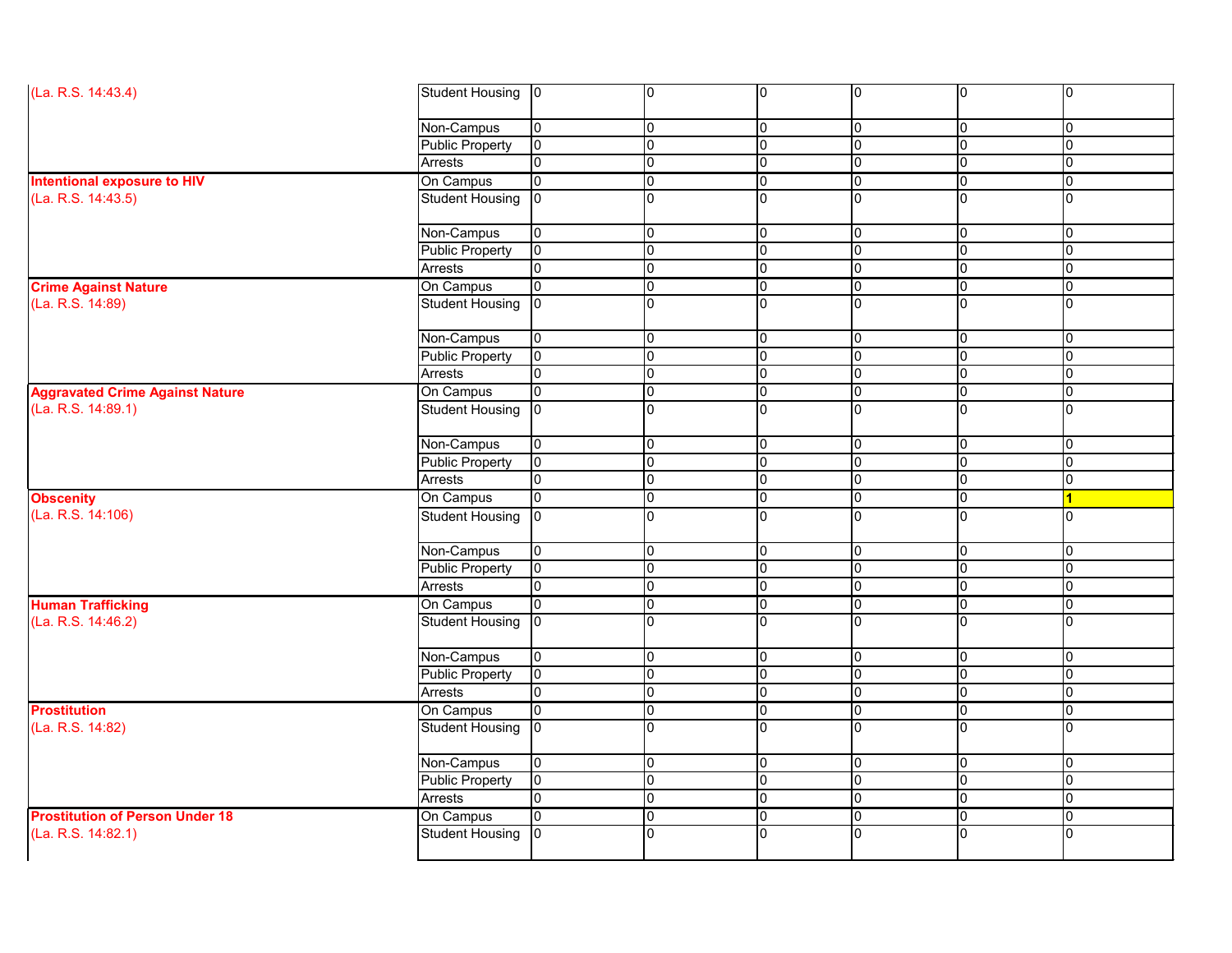|                                               | Non-Campus             | $\overline{0}$  | l0             | $\overline{0}$ | $\pmb{0}$      | 10  | 10             |
|-----------------------------------------------|------------------------|-----------------|----------------|----------------|----------------|-----|----------------|
|                                               | <b>Public Property</b> | 0               | $\overline{0}$ | 0              | $\mathbf 0$    | 0   | 0              |
|                                               | Arrests                | 10              | l0             | 0              | 0              | l0  | 10             |
| <b>Purchase of Commercial Sexual Activity</b> | On Campus              | l0              | l0             | 0              | 0              | l0  | 0              |
| (La. R.S. 14:82.2)                            | <b>Student Housing</b> | $ 0\rangle$     | l0             | $\Omega$       | $\overline{0}$ | I٥  | I0             |
|                                               | Non-Campus             | 0               | $\overline{0}$ | $\overline{0}$ | $\mathbf 0$    | 10  | 0              |
|                                               | <b>Public Property</b> | 10              | 0              | 0              | 0              | I0  | 0              |
|                                               | <b>Arrests</b>         | l0              | $\overline{0}$ | $\mathbf 0$    | $\mathbf 0$    | 10  | 0              |
| <b>Solicitation for Prostitutes</b>           |                        | 10              | 0              | 0              | $\overline{0}$ | 10  | 10             |
| (La. R.S. 14:83)                              | On Campus              | $ 0\rangle$     | 0              | $\mathbf 0$    | $\overline{0}$ | IO. | 0              |
|                                               | <b>Student Housing</b> |                 |                |                |                |     |                |
|                                               | Non-Campus             | 10              | 0              | 0              | 0              | 10  | 10             |
|                                               | <b>Public Property</b> | l0              | $\overline{0}$ | $\mathbf 0$    | $\mathbf 0$    | 10  | 0              |
|                                               | Arrests                | 10              | $\overline{0}$ | 0              | $\pmb{0}$      | 0   | 0              |
| <b>Inciting Prostitution</b>                  | On Campus              | 10              | 0              | 0              | 0              | 10  | IO.            |
| (La. R.S. 14:83.1)                            | <b>Student Housing</b> | l0              | l0             | $\mathbf 0$    | $\overline{0}$ | Io  | l0             |
|                                               | Non-Campus             | 10              | 0              | $\overline{0}$ | $\overline{0}$ | 10  | 10             |
|                                               | <b>Public Property</b> | 10              | 0              | $\overline{0}$ | $\pmb{0}$      | Iо  | 10             |
|                                               | Arrests                | Iо              | l0             | $\overline{0}$ | $\mathbf 0$    | Iо  | I0             |
| <b>Promoting Prostitution</b>                 | On Campus              | $\overline{10}$ | $\overline{0}$ | $\overline{0}$ | $\overline{0}$ | 10  | 10             |
| (La. R.S. 14:83.2)                            | <b>Student Housing</b> | $\overline{0}$  | l0             | <sup>n</sup>   | $\Omega$       | I۵  | l0             |
|                                               | Non-Campus             | 0               | $\overline{0}$ | $\overline{0}$ | $\mathbf 0$    | lo. | 0              |
|                                               | <b>Public Property</b> | lo.             | l0             | 0              | 0              | 10  | 0              |
|                                               | <b>Arrests</b>         | l0              | 0              | 0              | $\overline{0}$ | l0  | 0              |
| <b>Prostitution by Massage</b>                | On Campus              | 10              | 0              | 0              | 0              | 10  | 10             |
| (La. R.S. 14:83.3)                            | <b>Student Housing</b> | $\overline{0}$  | $\overline{0}$ | $\Omega$       | $\Omega$       | I٥  | l0             |
|                                               | Non-Campus             | 10              | 0              | 0              | l0             | 10  | 10             |
|                                               | <b>Public Property</b> | $ 0\rangle$     | $\overline{0}$ | 10             | 10             | 0   | $ 0\rangle$    |
|                                               | Arrests                | l0              | $\overline{0}$ | $\overline{0}$ | $\mathbf 0$    | l0  | 0              |
| <b>Sexual Massages</b>                        | On Campus              | $\overline{0}$  | $\overline{0}$ | 0              | $\pmb{0}$      | l0  | 10             |
| (La. R.S. 14:83.4)                            | <b>Student Housing</b> | Iо              | $\overline{0}$ | 0              | $\overline{0}$ | 10  | 0              |
|                                               | Non-Campus             | lo.             | $\overline{0}$ | 0              | $\pmb{0}$      | 10  | 0              |
|                                               | <b>Public Property</b> | $\overline{0}$  | $\overline{0}$ | 0              | $\pmb{0}$      | 10  | l0             |
|                                               | Arrests                | l0              | $\mathbf 0$    | 0              | $\mathbf 0$    | l0  | 0              |
| <b>Pandering (Sexual)</b>                     | On Campus              | $\overline{0}$  | $\overline{0}$ | 0              | $\pmb{0}$      | 10  | 10             |
| (La. R.S. 14:84)                              | <b>Student Housing</b> | $\overline{0}$  | l0             | $\Omega$       | $\overline{0}$ | IO. | 10             |
|                                               | Non-Campus             | 0               | 0              | 0              | $\overline{0}$ | 10  | 10             |
|                                               | <b>Public Property</b> | $\overline{0}$  | $\overline{0}$ | $\overline{0}$ | $\overline{0}$ | 0   | $\overline{0}$ |